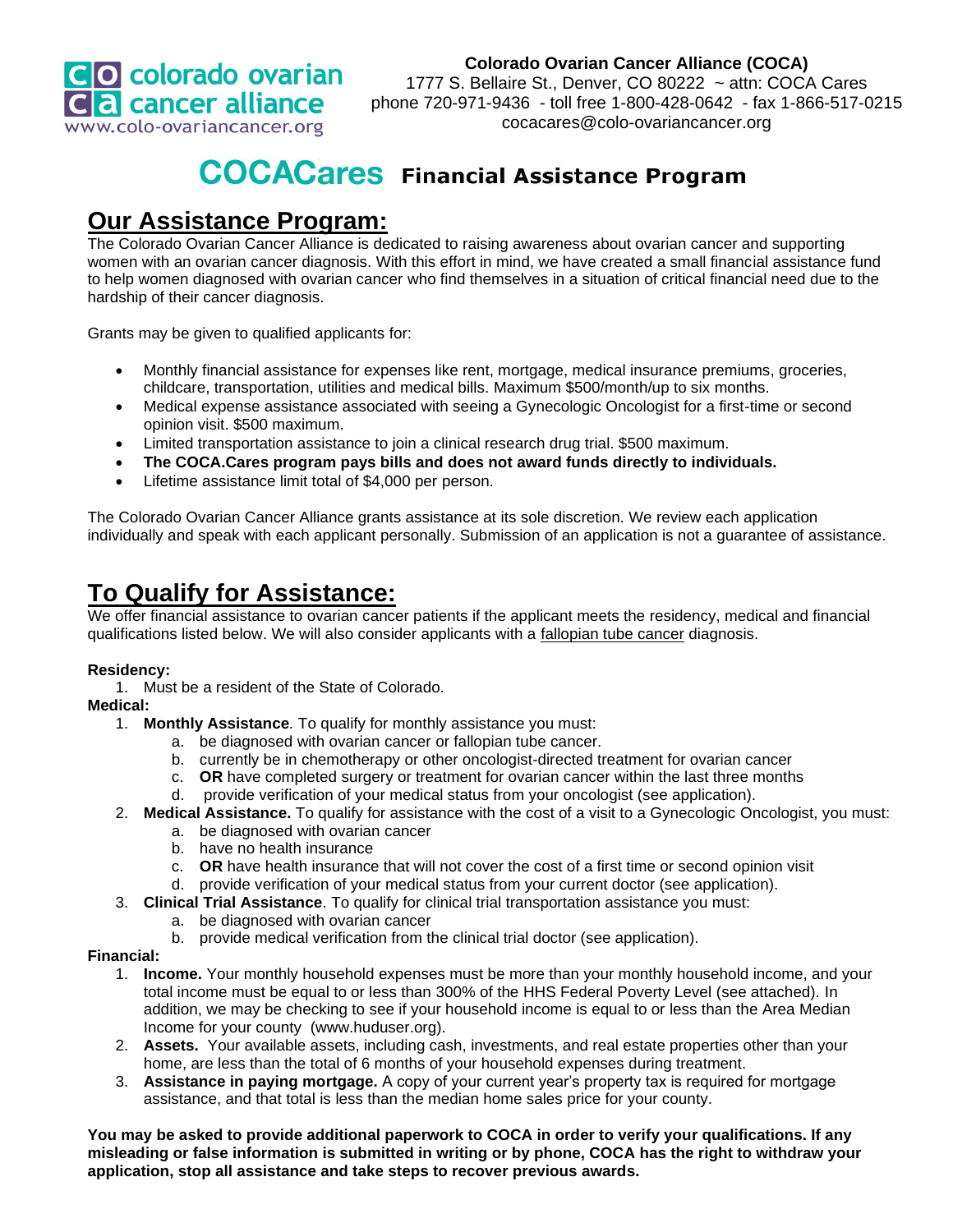### **COCACares** Financial Assistance Program



**For other financial assistance options, please see: www.colo-ovariancancer.org/financial-resources**

### **Follow the steps below to apply for assistance.**

**Step 1:** Fill out the COCA.Cares Application pages 1 – 4. Use the Federal Poverty Level attachment to check your income level for eligibility (equal to or less than 300% FPL for your family size).

**Step 2:** Take the COCA.Cares Medical Verification form (page 5) to your Oncologist's office. Have them fill it out and make a copy using their letterhead. Return to COCA by mail, email or fax.

**Step 3:** Make a legible copy of your current I.D. with an address that matches your application and include with your application.

**Step 4:** Mail your completed application and all required attachments to:

 **Colorado Ovarian Cancer Alliance 1777 S. Bellaire St., Suite 170 Denver, CO 80222 attn: COCA.Cares**

\*\*For quicker processing, you may fax the application first before sending it by mail: fax 1-866-517-0215. The original document, however, must be received before assistance can be granted.

#### **Please be sure to provide all the information requested here. An incomplete application will delay our ability to provide you with assistance.**

Once COCA receives your application, Jeanene Smith, our COCA.Cares Program Administrator, will forward the application and any additional information to the COCA Financial Assistance Committee for a decision. Once a decision is made, an Agreement or Decline letter will be sent to you by mail. If your application has been accepted, you will be told to send bills directly to the COCA Cares Program Administrator. Please feel free to connect with her to ask questions and clarify any issues. Applications are processed in as timely a manner as possible. For questions, contact:

> **Jeanene Smith COCA.Cares Program Administrator Phone: 720-971-9436 Fax: 1-866-517-0215 email: jeanene@colo-ovariancancer.org**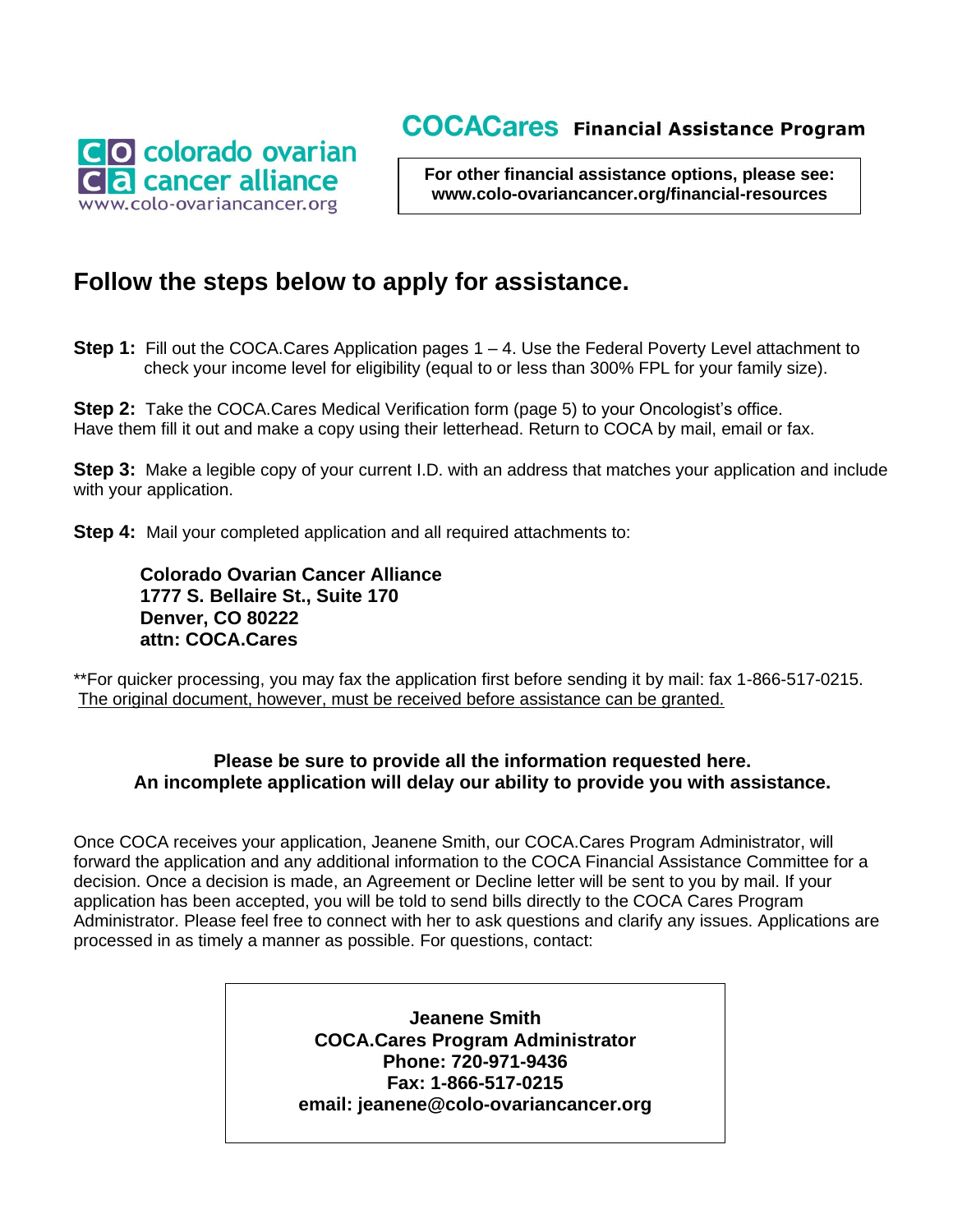

## **Application – page 1 – Personal Information**

|                                                                                                                                              |                       | Phone: Home ____________________________Mobile__________________________________Work _________________________ |  |  |
|----------------------------------------------------------------------------------------------------------------------------------------------|-----------------------|----------------------------------------------------------------------------------------------------------------|--|--|
|                                                                                                                                              |                       |                                                                                                                |  |  |
| Best way to reach you: circle one<br>Best time to reach you: circle one                                                                      | Home Phone Cell Phone | Work Phone<br>Email                                                                                            |  |  |
| Marital Status: circle one Single Married Partnered                                                                                          |                       | Separated Divorced<br>Widowed                                                                                  |  |  |
|                                                                                                                                              |                       |                                                                                                                |  |  |
|                                                                                                                                              |                       |                                                                                                                |  |  |
| <b>INSURANCE:</b> Do you have health insurance?<br>Yes $\Box$ No $\Box$                                                                      |                       |                                                                                                                |  |  |
| If yes, please indicate type of insurance (check all that apply):<br>□ Private insurance □ Medicare □ Medicaid<br>$\Box$ VA program<br>Other |                       |                                                                                                                |  |  |
|                                                                                                                                              |                       |                                                                                                                |  |  |
|                                                                                                                                              |                       | <b>EMPLOYMENT:</b> Are you currently working? Yes and No in tyes, how many hours/week?                         |  |  |
| Were you working before your ovarian cancer diagnosis?                                                                                       |                       | Yes $\Box$ No $\Box$                                                                                           |  |  |
|                                                                                                                                              |                       | Total # in household: __________ # of wage-earners in home: ____________#of dependents: ___________            |  |  |
|                                                                                                                                              |                       |                                                                                                                |  |  |
|                                                                                                                                              |                       |                                                                                                                |  |  |
| Referring person's telephone: example and a series of the series of the series of the series of the series of                                |                       |                                                                                                                |  |  |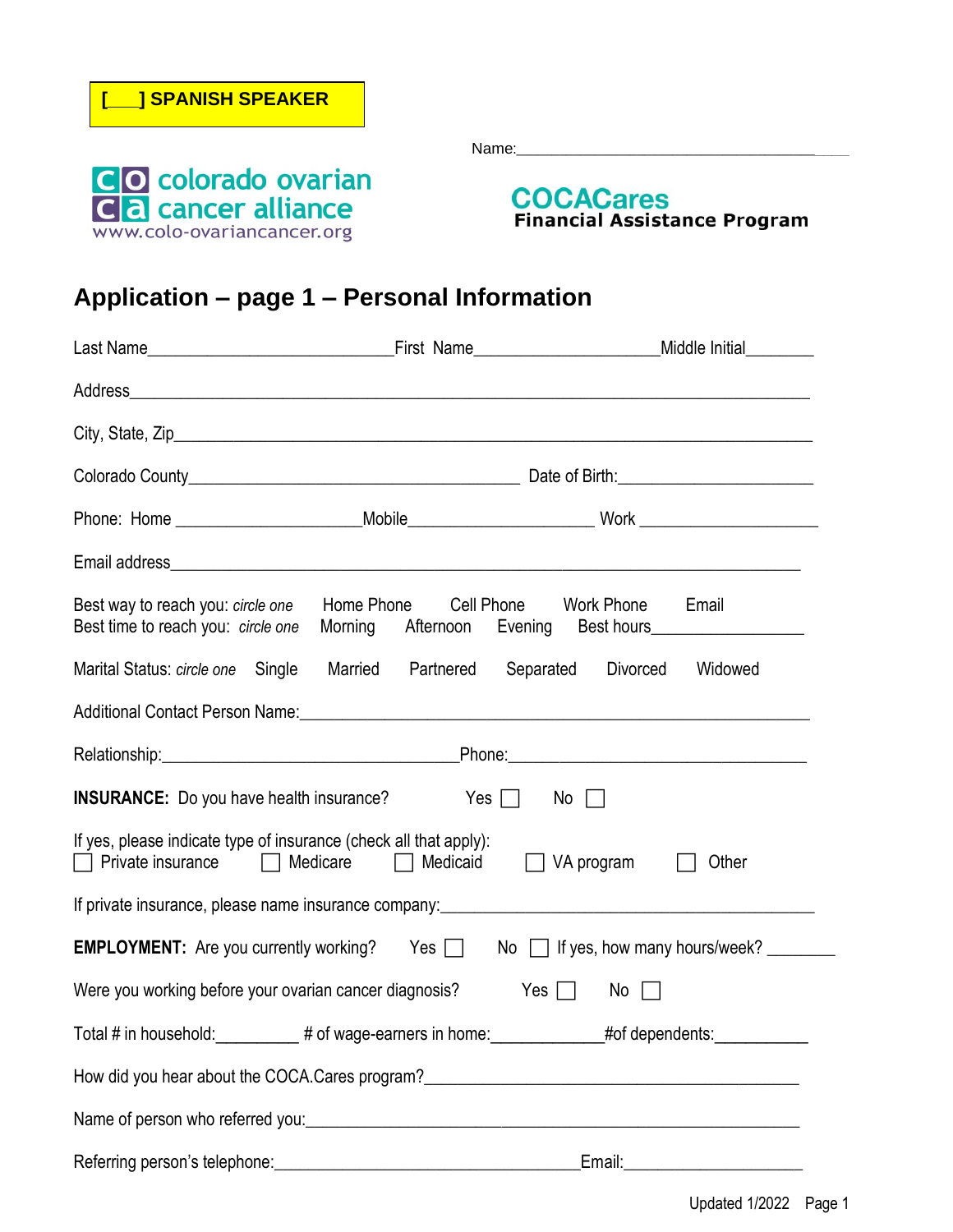Name:\_\_\_\_\_\_\_\_\_\_\_\_\_\_\_\_\_\_\_\_\_\_\_\_\_\_\_\_\_\_\_\_\_\_\_\_\_\_\_\_\_\_\_\_\_\_\_





## **Application – page 2 – Income Information**

What is the total of your current *monthly* **FAMILY / HOUSEHOLD income** after taxes?

| <b>TOTAL CURRENT MONTHLY INCOME:</b>                                                                                                                                                                                                   | \$<br><u> 1990 - Johann Barbara, martxa a</u>                                                                                         | total |
|----------------------------------------------------------------------------------------------------------------------------------------------------------------------------------------------------------------------------------------|---------------------------------------------------------------------------------------------------------------------------------------|-------|
| <b>INCOME</b>                                                                                                                                                                                                                          | <b>Monthly Income</b>                                                                                                                 |       |
| <b>Income from Wages</b>                                                                                                                                                                                                               |                                                                                                                                       |       |
| Your wages after payroll taxes                                                                                                                                                                                                         | $\frac{1}{2}$<br><u> 1989 - Jan James James Jan James James James James James James James James James James James James James Jam</u> |       |
| Spouse or partner's wages after payroll taxes                                                                                                                                                                                          | $\frac{1}{2}$                                                                                                                         |       |
| Other income from wages or self-employment                                                                                                                                                                                             |                                                                                                                                       |       |
| Income from Benefits & Insurance                                                                                                                                                                                                       |                                                                                                                                       |       |
| <b>Employer Disability Insurance</b>                                                                                                                                                                                                   |                                                                                                                                       |       |
| Unemployment Insurance                                                                                                                                                                                                                 | <u> 1989 - Johann Stein, mars et al. 1989 - Anna ann an t-</u>                                                                        |       |
| Retirement / Pension                                                                                                                                                                                                                   |                                                                                                                                       |       |
| 401K / IRA Income                                                                                                                                                                                                                      |                                                                                                                                       |       |
| <b>Social Security</b>                                                                                                                                                                                                                 |                                                                                                                                       |       |
| SSI/SSDI                                                                                                                                                                                                                               |                                                                                                                                       |       |
| <b>Other Benefits/Insurance</b>                                                                                                                                                                                                        |                                                                                                                                       |       |
| <b>Income from Assistance</b>                                                                                                                                                                                                          |                                                                                                                                       |       |
| Alimony / Child Support Received                                                                                                                                                                                                       |                                                                                                                                       |       |
| Low-Income Energy Assistance Program (LEAP)                                                                                                                                                                                            | <u> 1989 - Johann John Stone, mars eta bainar eta bainar eta baina eta baina eta baina eta baina eta baina eta b</u>                  |       |
| Food Stamps (SNAP)                                                                                                                                                                                                                     |                                                                                                                                       |       |
| Temporary Aid to Needy Families (TANF)                                                                                                                                                                                                 | <u> 1989 - Johann Barbara, martxa alemaniar a</u>                                                                                     |       |
| Aid to the Needy and Disabled (AND)                                                                                                                                                                                                    |                                                                                                                                       |       |
| Section 8 from HUD (housing supplement)                                                                                                                                                                                                |                                                                                                                                       |       |
| Help from family members                                                                                                                                                                                                               |                                                                                                                                       |       |
| Help from religious / faith community                                                                                                                                                                                                  |                                                                                                                                       |       |
| Help from friends                                                                                                                                                                                                                      |                                                                                                                                       |       |
| Help from other nonprofit organizations                                                                                                                                                                                                | <u> 1989 - Johann Barn, mars ann an t-Amhain an t-Amhain an t-Amhain an t-Amhain an t-Amhain an t-Amhain an t-A</u>                   |       |
| <b>Other Assistance</b>                                                                                                                                                                                                                |                                                                                                                                       |       |
| <b>ASSETS</b>                                                                                                                                                                                                                          | <b>Monthly Income From</b>                                                                                                            |       |
| Cash / Checking Value: \\square\\square\\square\\square\\square\\square\\square\\square\\square\\square\\square\\square\\square\\square\\square\\square\\square\\square\\square\\square\\square\\square\\square\\square\\squar         | \$<br><u> 1980 - Johann Barn, fransk politik (</u>                                                                                    |       |
|                                                                                                                                                                                                                                        | <u> 1989 - Johann Barbara, martin amerikan basar dan berasal dalam basar dalam basar dalam basar dalam basar dala</u>                 |       |
|                                                                                                                                                                                                                                        | <u> 1989 - Johann Barbara, martxa alemaniar a</u>                                                                                     |       |
|                                                                                                                                                                                                                                        |                                                                                                                                       |       |
| Retirement Funds Value:<br><u>Leting and the subset of the subset of the subset of the subset of the subset of the subset of the subset of the subset of the subset of the subset of the subset of the subset of the subset of the</u> |                                                                                                                                       |       |
| <b>Other Assets Value:</b>                                                                                                                                                                                                             |                                                                                                                                       |       |

Note: We may ask you to provide us with a copy of your most recent Federal Income Tax Return.

(not the house you live in)

Real Estate Value:\_\_\_\_\_\_\_\_\_\_\_\_\_\_\_\_\_\_\_\_\_\_\_\_\_\_\_ \$\_\_\_\_\_\_\_\_\_\_\_\_\_\_\_\_\_\_\_\_\_\_\_\_\_\_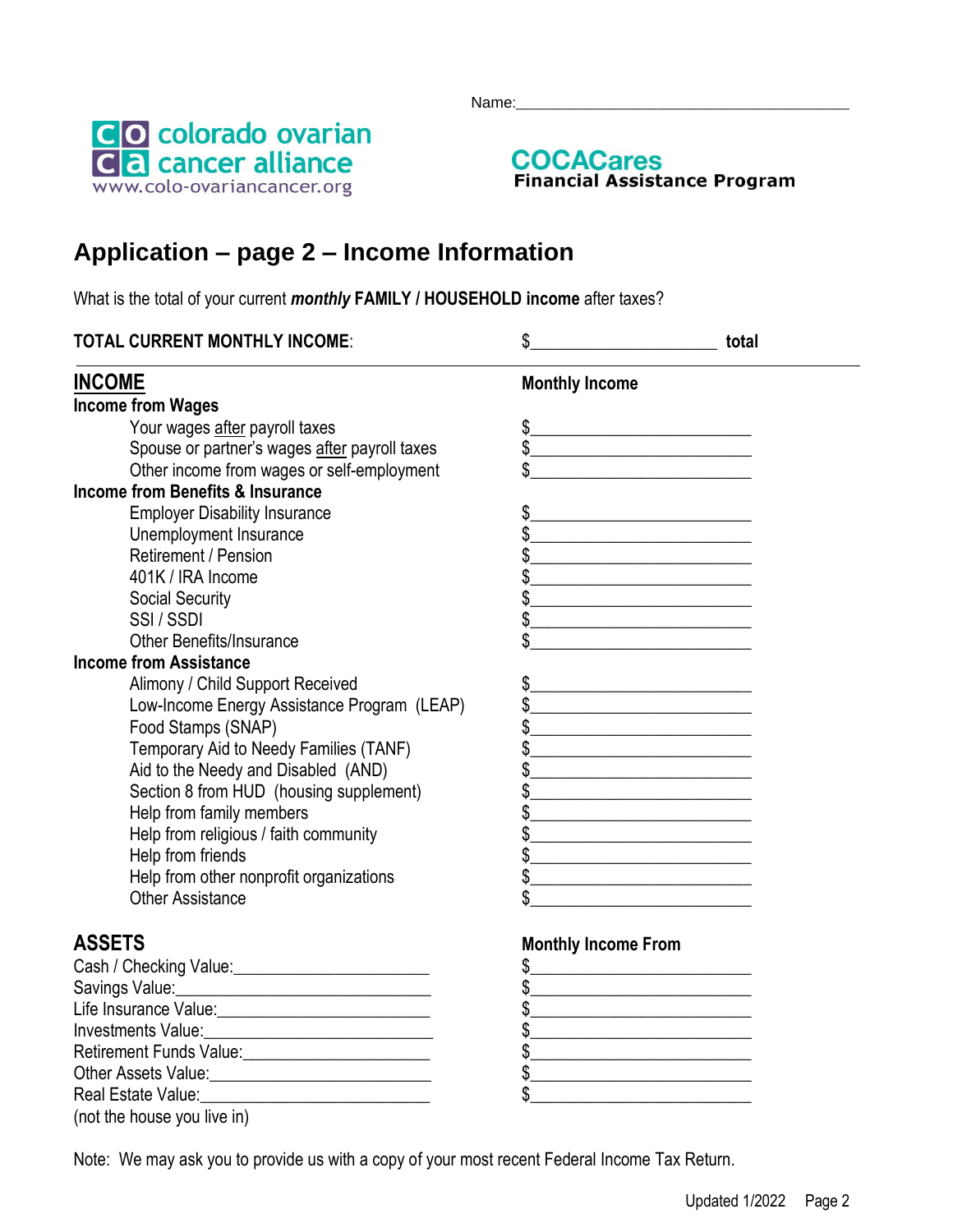



# **Application – page 3 – Expenses Information**

What is the total of your current *monthly* **FAMILY / HOUSEHOLD** expenses?

| <b>TOTAL CURRENT MONTHLY EXPENSES:</b> |  | tota. |
|----------------------------------------|--|-------|
|----------------------------------------|--|-------|

### **EXPENSES**

|                                                            | <b>Monthly Expense</b>                                                                                                                                                                                                                                                                                                                                              |
|------------------------------------------------------------|---------------------------------------------------------------------------------------------------------------------------------------------------------------------------------------------------------------------------------------------------------------------------------------------------------------------------------------------------------------------|
| <b>Household Expenses</b>                                  |                                                                                                                                                                                                                                                                                                                                                                     |
| Rent                                                       | \$<br>the contract of the contract of the contract of the contract of the contract of                                                                                                                                                                                                                                                                               |
| Mortgage                                                   |                                                                                                                                                                                                                                                                                                                                                                     |
| <b>Energy Bill</b>                                         | \$                                                                                                                                                                                                                                                                                                                                                                  |
| <b>Water Bill</b>                                          |                                                                                                                                                                                                                                                                                                                                                                     |
| TV / Internet / Cable / Satellite                          | $\frac{1}{2}$                                                                                                                                                                                                                                                                                                                                                       |
| Telephone / cell including long distance                   | $\frac{1}{2}$                                                                                                                                                                                                                                                                                                                                                       |
| Food                                                       | \$<br>the control of the control of the control of the control of the control of                                                                                                                                                                                                                                                                                    |
| <b>Dependant Expenses</b>                                  |                                                                                                                                                                                                                                                                                                                                                                     |
| Child Care                                                 | $\frac{1}{2}$                                                                                                                                                                                                                                                                                                                                                       |
| Child support paid                                         | $\begin{picture}(20,10) \put(0,0){\vector(1,0){100}} \put(15,0){\vector(1,0){100}} \put(15,0){\vector(1,0){100}} \put(15,0){\vector(1,0){100}} \put(15,0){\vector(1,0){100}} \put(15,0){\vector(1,0){100}} \put(15,0){\vector(1,0){100}} \put(15,0){\vector(1,0){100}} \put(15,0){\vector(1,0){100}} \put(15,0){\vector(1,0){100}} \put(15,0){\vector(1,0){100}} \$ |
| <b>Elder Care</b>                                          |                                                                                                                                                                                                                                                                                                                                                                     |
| <b>Transportation Expenses</b>                             |                                                                                                                                                                                                                                                                                                                                                                     |
| Car Payment                                                | $\frac{1}{2}$                                                                                                                                                                                                                                                                                                                                                       |
| Gasoline                                                   | $\frac{1}{2}$                                                                                                                                                                                                                                                                                                                                                       |
| Car insurance                                              | $\frac{1}{2}$                                                                                                                                                                                                                                                                                                                                                       |
| Parking / Public Transportation                            |                                                                                                                                                                                                                                                                                                                                                                     |
| <b>Medical Expenses</b>                                    |                                                                                                                                                                                                                                                                                                                                                                     |
| Health insurance premiums                                  | $\frac{1}{2}$                                                                                                                                                                                                                                                                                                                                                       |
| Medical costs (after insurance)                            | $\frac{1}{2}$                                                                                                                                                                                                                                                                                                                                                       |
| Medication costs (after insurance)                         |                                                                                                                                                                                                                                                                                                                                                                     |
| <b>Loan Expenses</b>                                       |                                                                                                                                                                                                                                                                                                                                                                     |
| Loan payments                                              | $\frac{1}{2}$                                                                                                                                                                                                                                                                                                                                                       |
| Credit card payments                                       |                                                                                                                                                                                                                                                                                                                                                                     |
| <b>Other Expenses</b>                                      |                                                                                                                                                                                                                                                                                                                                                                     |
|                                                            | $\frac{1}{2}$                                                                                                                                                                                                                                                                                                                                                       |
|                                                            | $\frac{1}{2}$                                                                                                                                                                                                                                                                                                                                                       |
|                                                            | $\frac{1}{2}$                                                                                                                                                                                                                                                                                                                                                       |
|                                                            |                                                                                                                                                                                                                                                                                                                                                                     |
|                                                            |                                                                                                                                                                                                                                                                                                                                                                     |
| Are you currently seeking any assistance or debt relief fo | Name:                                                                                                                                                                                                                                                                                                                                                               |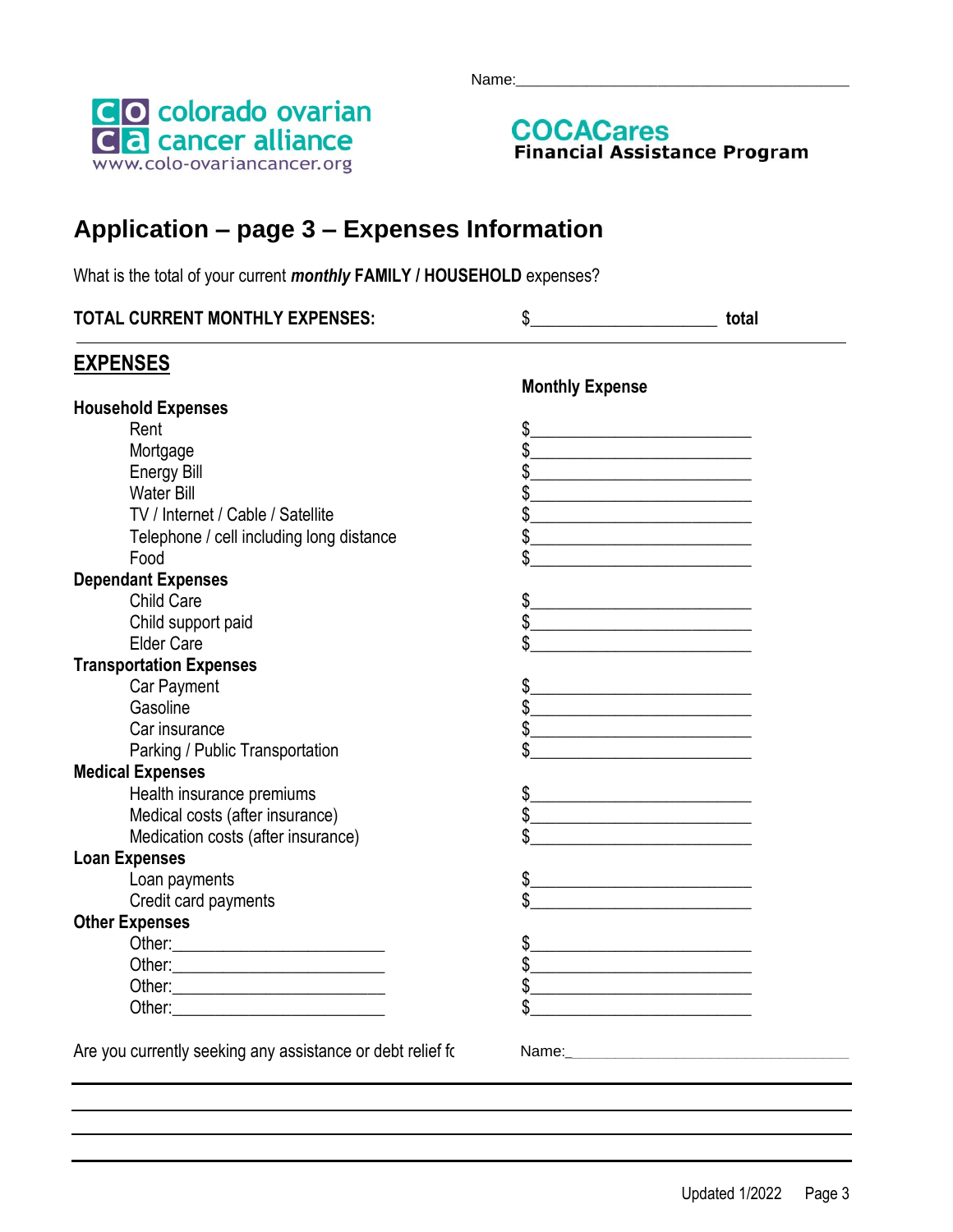



# **Application – page 4 – Additional Information**

### **OVARIAN CANCER HISTORY**

|                                                                                                                                                                                                                                                                                                                    | _Stage:_____________                                                                                                                                                                                                                                                                                                                                                                                                                                                                                                                                                                                                                                                                                                                                                                                                                                                                     |
|--------------------------------------------------------------------------------------------------------------------------------------------------------------------------------------------------------------------------------------------------------------------------------------------------------------------|------------------------------------------------------------------------------------------------------------------------------------------------------------------------------------------------------------------------------------------------------------------------------------------------------------------------------------------------------------------------------------------------------------------------------------------------------------------------------------------------------------------------------------------------------------------------------------------------------------------------------------------------------------------------------------------------------------------------------------------------------------------------------------------------------------------------------------------------------------------------------------------|
| Have you experienced a recurrence?                                                                                                                                                                                                                                                                                 | Yes $\Box$ No $\Box$                                                                                                                                                                                                                                                                                                                                                                                                                                                                                                                                                                                                                                                                                                                                                                                                                                                                     |
| Have you seen a Gynecologic Oncologist?                                                                                                                                                                                                                                                                            | Yes $\Box$<br>No $\Gamma$                                                                                                                                                                                                                                                                                                                                                                                                                                                                                                                                                                                                                                                                                                                                                                                                                                                                |
| Have you participated in a clinical trial?                                                                                                                                                                                                                                                                         | Yes $\Box$<br>No $\Box$                                                                                                                                                                                                                                                                                                                                                                                                                                                                                                                                                                                                                                                                                                                                                                                                                                                                  |
|                                                                                                                                                                                                                                                                                                                    |                                                                                                                                                                                                                                                                                                                                                                                                                                                                                                                                                                                                                                                                                                                                                                                                                                                                                          |
|                                                                                                                                                                                                                                                                                                                    |                                                                                                                                                                                                                                                                                                                                                                                                                                                                                                                                                                                                                                                                                                                                                                                                                                                                                          |
| Social Worker/ Nurse: Management of the Social Worker/ Nurse:                                                                                                                                                                                                                                                      |                                                                                                                                                                                                                                                                                                                                                                                                                                                                                                                                                                                                                                                                                                                                                                                                                                                                                          |
| Please check your reason for applying for COCA.Cares assistance:<br>To help with expenses while in treatment for ovarian cancer<br>Read and check the boxes to verify the following information:<br>I live in the State of Colorado.<br>ovarian cancer or fallopian tube cancer.<br>oncologist-directed treatment. | To help with expenses while recovering from surgery or treatment for ovarian cancer<br>To see a Gynecologic Oncologist for the first time or for a second opinion<br>To cover transportation costs associated with clinical research drug trial treatment<br>I have read Page 1 and understand how and who COCA helps with financial assistance.<br>I am currently undergoing chemotherapy or other oncologist-directed treatment for<br>I am currently within three months of ovarian cancer-related surgery, chemotherapy, or<br>I have signed the bottom of this page, which serves as a medical release giving COCA<br>permission to obtain the necessary medical information to process my application.<br>I understand that COCA will ask personal questions about my treatment and financial<br>status. I agree to provide accurate answers in a telephone or in-person interview |
| required.                                                                                                                                                                                                                                                                                                          | I understand that Colorado Ovarian Cancer Alliance (COCA) provides services that are free and that all awards<br>are made at its sole discretion. The information provided in this application is true. I release COCA from all<br>liabilities or claims whatsoever arising out of the donation of money and/or services provided. I authorize COCA to<br>release any information including my name, address, and type of assistance provided to any other social service<br>agency at COCA's discretion. I also authorize the release of any medical information and documentation required<br>by COCA for the purpose of verifying this application, and I agree to sign any additional authorizations that may be                                                                                                                                                                     |
| Applicant's                                                                                                                                                                                                                                                                                                        |                                                                                                                                                                                                                                                                                                                                                                                                                                                                                                                                                                                                                                                                                                                                                                                                                                                                                          |
| Print Name: 1988 - 1989 - 1989 - 1989 - 1989 - 1989 - 1989 - 1989 - 1989 - 1989 - 1989 - 1989 - 1989 - 1989 - 1                                                                                                                                                                                                    |                                                                                                                                                                                                                                                                                                                                                                                                                                                                                                                                                                                                                                                                                                                                                                                                                                                                                          |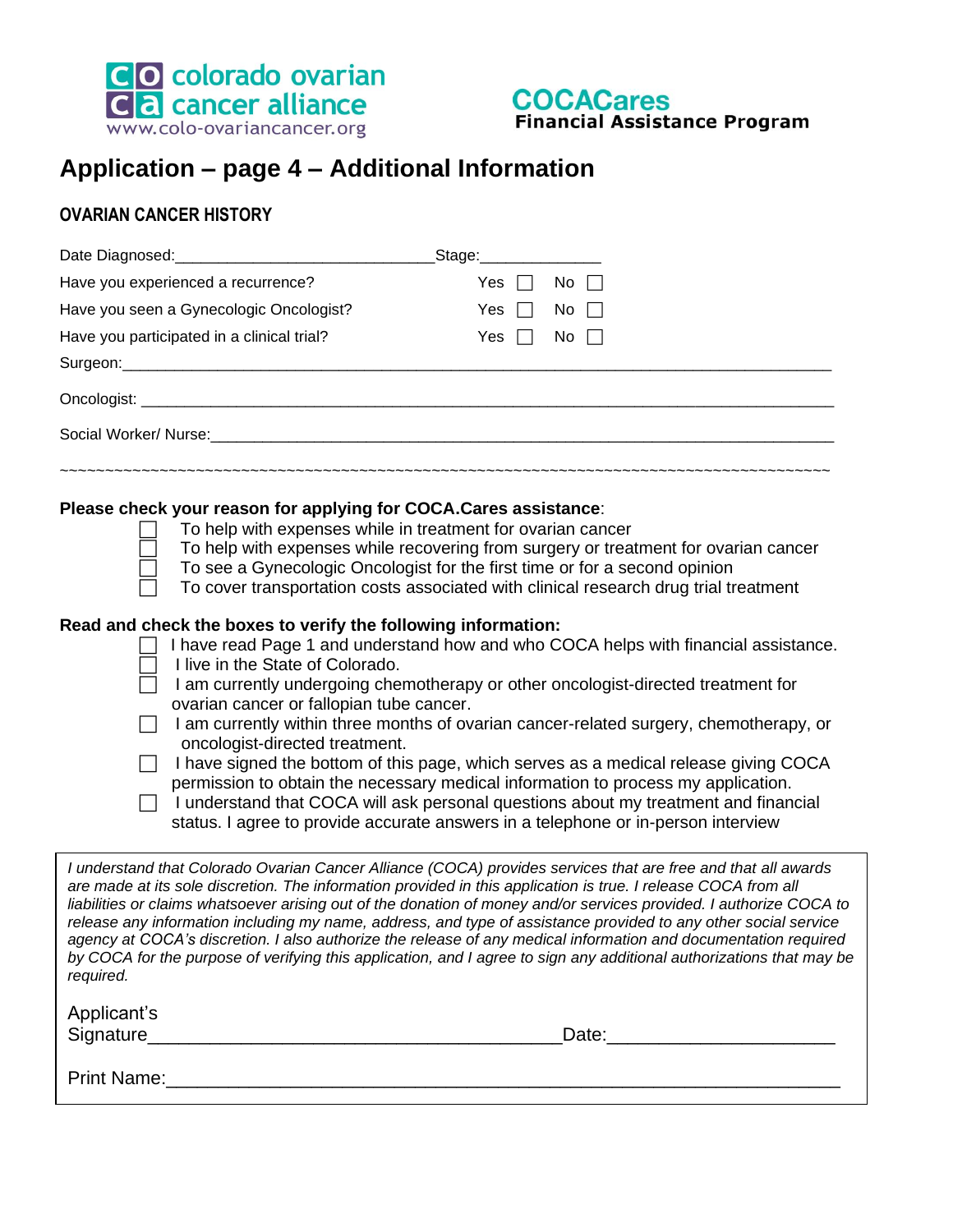| <b>Healthcare Provider:</b>                                                                             |
|---------------------------------------------------------------------------------------------------------|
| Please copy this form onto your official office letterhead, complete it and mail, fax or scan/email to: |
| Colorado Ovarian Cancer Alliance – COCA.Cares Program                                                   |
| 1777 S. Bellaire St., Suite 170, Denver, CO 80222                                                       |
| attn: COCA.Cares                                                                                        |
| Fax: 1-866-517-0215 $\sim$ Email: Jeanene@colo-ovariancancer.org                                        |

# **COCA Cares Medical Verification** Date\_\_\_\_\_\_\_\_\_\_\_\_\_\_\_\_\_\_\_\_\_\_\_\_\_\_

|                                                                                                                                                                                                                                | _Date Initial diagnosis:______________________________ |  |  |
|--------------------------------------------------------------------------------------------------------------------------------------------------------------------------------------------------------------------------------|--------------------------------------------------------|--|--|
|                                                                                                                                                                                                                                |                                                        |  |  |
| Patient is currently seeing a Gynecologic Oncologist. Yes  <br>No                                                                                                                                                              |                                                        |  |  |
| Patient is currently seeing a Medical Oncologist.<br>Yes<br>No<br>$\perp$                                                                                                                                                      |                                                        |  |  |
| Patient is currently being treated for a recurrence.<br>Yes<br>No<br>$\perp$                                                                                                                                                   |                                                        |  |  |
| Patient is currently undergoing chemotherapy.<br>Yes $\Box$<br>No<br>$\perp$                                                                                                                                                   |                                                        |  |  |
| Patient has undergone surgery. Yes<br>No $\Box$<br>Patient has a planned surgery.<br>Yes $\Box$<br>No<br>$\perp$<br>Patient is being admitted to a clinical drug trial. Yes $\Box$<br>No                                       |                                                        |  |  |
| Other planned treatment(s) or other important medical information about this patient's ovarian cancer treatment.                                                                                                               |                                                        |  |  |
| Referring professional completing this form: (Physician, PA, Nurse or medical LCSW):<br>Hospital/Clinic:                                                                                                                       |                                                        |  |  |
|                                                                                                                                                                                                                                | _State:__________Zip:___________                       |  |  |
| Phone: ( ) Contract Contract Contract Contract Contract Contract Contract Contract Contract Contract Contract Contract Contract Contract Contract Contract Contract Contract Contract Contract Contract Contract Contract Cont |                                                        |  |  |
| My signature below affirms the diagnosis and treatment information as described on this page.                                                                                                                                  |                                                        |  |  |
| Referring Professional Signature                                                                                                                                                                                               | Date:                                                  |  |  |
| <b>Oncologist Signature</b>                                                                                                                                                                                                    | Date:                                                  |  |  |